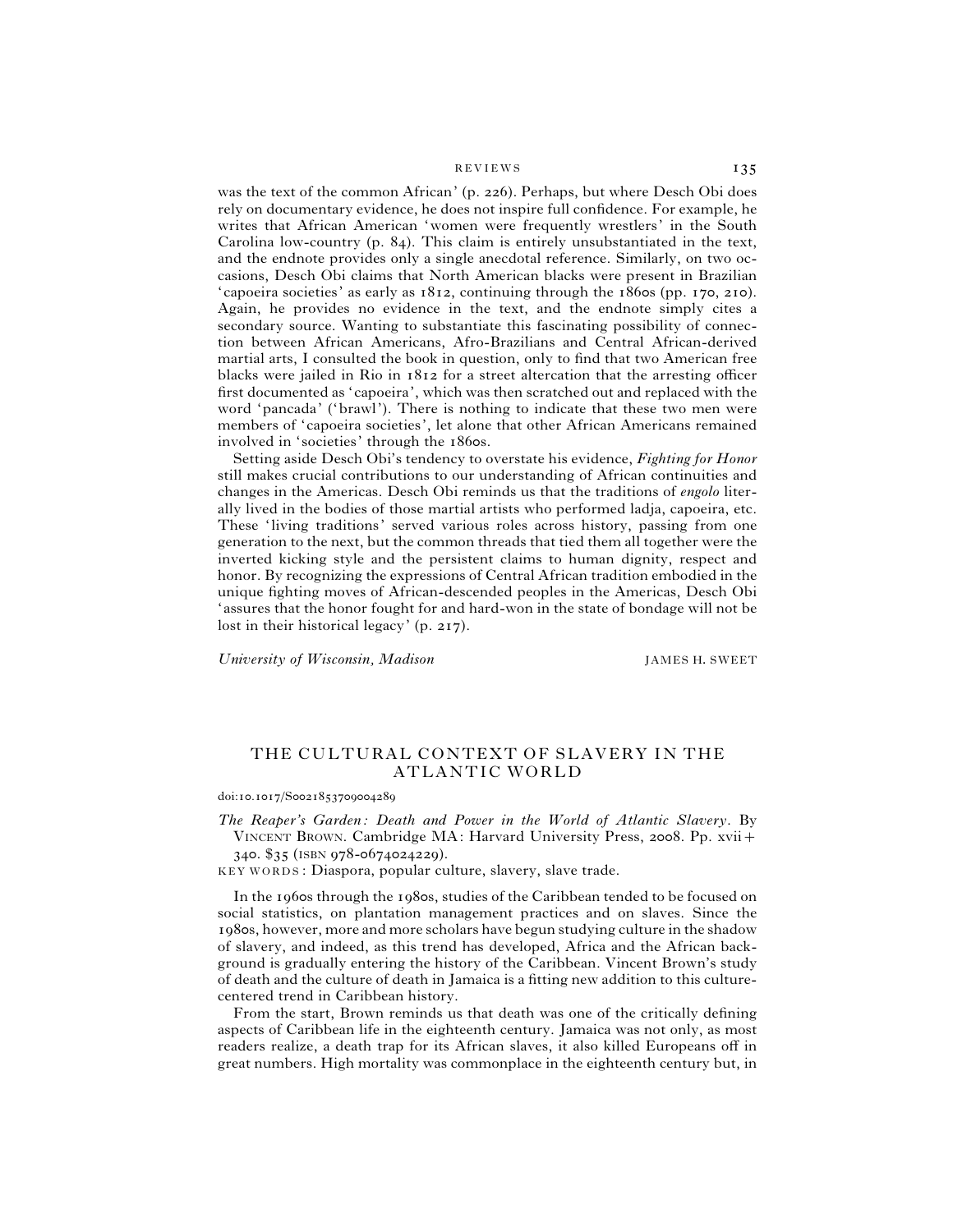stable populations such as Europe and Africa, it was mostly the elderly and young children who died. Death in Jamaica upset this regime by taking not only the very young, the old and the infirm, but also apparently strong and healthy adults. Although Brown does not engage in much statistical research, neither trying to discover death rates in Jamaica, nor seeking to compare those of Jamaica with European or African rates, he has in fact demonstrated that, even by eighteenthcentury standards, Jamaica was unusually deadly, and not just for the exploited and abused slaves, but also for their European and even Euro-Jamaican masters. To drive this latter point home, Brown uses a late eighteenth-century illustrated book, *Johnny New-come in the Island of Jamaica*, as a sort of illustration and trope for the ubiquity of death for white Jamaicans.

It is not surprising, in a world defined by high mortality, that Jamaica should develop a culture in which death became almost a pre-occupation. Brown skillfully uses this obsession with death to write a much broader social history of Jamaica than he might have using the more mundane measures of social statistics. He advances his argument in parallel sections, contrasting Euro- and Afro-Jamaicans' manner of dealing with death. He argues, for example, that white Jamaicans used death to assert and reassert status (whether in announcements, monuments or funerals), while black Jamaicans used the ceremonial of death to seek regeneration of a shattered society. Elsewhere, he seeks to demonstrate how masters understood and sought to manipulate African and Afro-Jamaican religious beliefs to give torture and execution an extra, spiritual dimension, while the same Afro-Jamaicans used spiritual poisons as counter-terror. A meditation on the Zong case, in which a ship captain threw slaves overboard to cheat insurance companies, reveals the widespread influence of the case, and others like it, in shaping Abolitionist appeals, and how the economic costs of high slave death rates helped spur 'amelioration' and, ultimately, the end of both the slave trade and slavery. High death rates among the missionaries sent to Jamaica made full-scale conversion of Afro-Jamaicans to Christianity more difficult, and resulted in a sort of half-way ground, rooted in the death culture of the slaves, mixed with African religions and Catholicism from Africa or (later) Haiti.

Given the wide-ranging nature of Brown's study, this book is in fact much more than simply a study of death and mortuary practices. It examines social status and hierarchy, religious beliefs and conversions, perceptions of crime (or social control) and punishment, and finally, as befits a topic so weighted with symbols, provides a fine study of symbolism. It is an important contribution to our understanding of the cultural context of slavery, so often absent in the more economically focused studies of the past, but much more in tune with the study of slavery in the context of Atlantic history.

From an Africanist perspective, the book is much more firmly rooted in Jamaica than it is in Africa. While Brown is cognizant that many Jamaicans he studies were born and socialized in Africa and were thus likely to bring their ideas about death and the afterlife to their observances of death rituals, he presents the study of death in Africa more as background than as a fundamental part of the dynamic. The slave trade had profound demographic effects in Africa, for example, and death and deportation led to substantially skewed sex ratios over time, but this and other dynamics that might have been relevant are unexplored in the book. Brown does engage existing secondary literature quite well, and has explored fruitfully a good range of African primary literature too, so the criticism is rather more one of emphasis than one of neglect.

In total, however, Brown's work is engaging and original, and raises important questions about the African diaspora. He is certainly cognizant that many